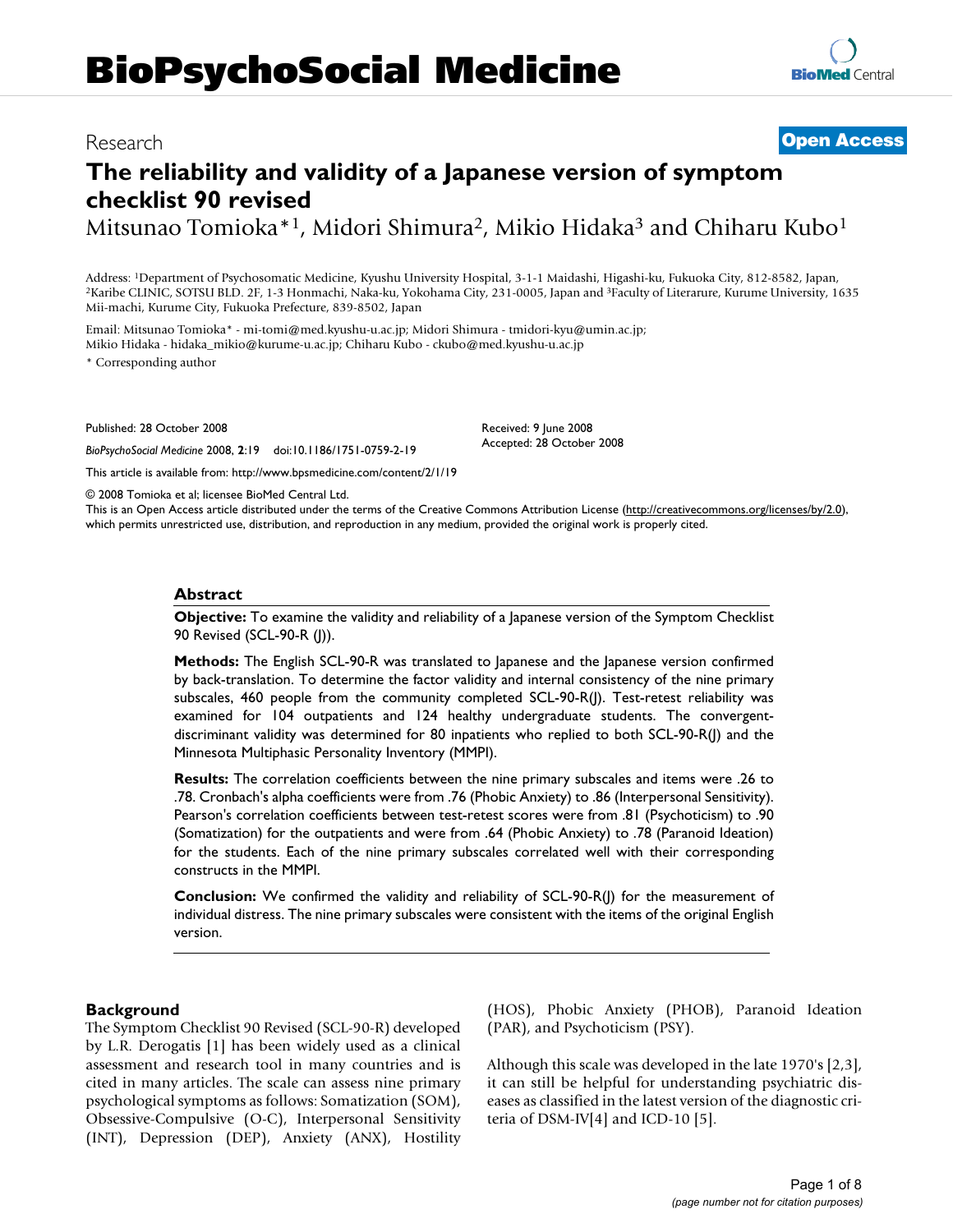Many studies have reported that a patient presenting one functional somatic disorder also has symptoms related to psychiatric disorders. For example, Juang et al. [6] reported comorbidity of depressive and anxiety disorders in chronic headache. Seventy-eight percent of patients with migraine had psychiatric comorbidity, including major depression (57%), dysthymia (11%), panic disorder (30%), and generalized anxiety disorder (8%). Sixty four percent of patients with chronic tension-type headache had psychiatric comorbidity, including major depression (51%), dysthymia (8%), and panic disorder (22%). Comorbidity of major depression and panic disorder has often been reported [7,8].

It has been shown that some medicines are effective against multiple psychiatric diseases. For example, selective serotonin reuptake inhibitors (SSRI) are antidepressants that can also be effective against obsessivecompulsive disorder [9], panic disorder [10] and social anxiety disorder [11].

Multi-dimensional assessment tools for psychiatric conditions are needed for the diagnosis of patients in psychosomatic or psychiatric settings.

The only inventory that includes most aspects of emotional disturbances within a comprehensive classification of psychiatric diseases in Japan is the Minnesota Multiphasic Personality Inventory (MMPI)[12]. However, this scale can become a considerable burden to patients because there are a great many questions. More compact scales for measuring multiple psychiatric dimensions are needed.

In this paper we report the development of a Japanese version of SCL-90-R (SCL-90-R(J)). In study 1 the original English version of the SCL-90-R was translated into Japanese and factorial validity and internal consistency were calculated to confirm reliability. Study 2 was done to determine the test-retest reliability of the SCL-90-R(J) by testing psychosomatic medicine outpatients and healthy persons. The aim of study 3 was to investigate the relationship between SCL-90-R(J) and existing scales currently used to measure psychological symptoms in Japan. This investigation was done to show the convergent-discriminant validity of the primary nine subscales of SCL-90-R(J).

# **Methods**

### *Subjects*

The SCL-90-R(J) was distributed to 1,200 people living in the suburbs of Fukuoka City who reported for a free medical examination given by the municipal government. The completed forms were returned by mail. Available for analysis were 460 complete forms of 507 (42%) residents who replied (143 men, average age 59.6 years, and 317 women, average age 50.9 years) in study 1.

118 patients visiting the Department of Psychosomatic Medicine at Kyushu University Hospital who gave informed consent to the study and were given guarantees of protection of private data in the possession their doctor. The SCL-90-R(J) was administered at one visit, and a retest was administrated at the next visit. Available for analysis were 104 inventories completed within 35 days (34 men, average age 39.4 years, and 70 women, average age 40.0 years) in study 2. As for the primary diseases of 104 patients, 70.2% were mental diseases and 29.8% were physical diseases. When classified by the mental diseases mentioned in the patients' medical record, 40.4% were diseases related to depression, including diagnosis of depression, neurotic depression, dysthymic disorder. 22.1% were diseases related to anxiety, including anxiety disorder, panic disorder, posttraumatic stress disorder (PTSD), and anxiety neurosis. 4.8% were somatoform disorders, including pain disorder, body dysmorphic disorder and psychogenic aphonia. Two patients had eating disorders and one patient had sleep disorder. As for physical diseases, 13.5% were vegetative syndrome, 6.7% were irritable bowel syndrome, and 2.9% were bronchial asthma. Atopic dermatitis and hyperventilation syndrome were 1.9% each. Functional dyspepsia, hypertendion and combined headache were suffered by one patient each.

In study 2, also analyzed were the SCL-90-R(J) test/retest results of 124 healthy undergraduate students (28 men, average age 19.3 years, and 96 women, average age 19.1 years) who attended a psychological guidance lecture at a university in Fukuoka prefecture. The period between test and retest was a week.

Eighty-seven inpatients at Kyushu University Hospital Department of Psychosomatic Medicine replied to the SCL-90-R(J). Of these patients, the results of 80 who replied to both the SCL-90-R(J) and MMPI were analyzed in study 3 (26 males, mean age 37.8 years  $(SD = 11.7)$ , and 54 females, mean age 33.0 years (SD =  $16.1$ )). Five of eighty patients were overlapped with outpatients who were employed for test/retest examination. As for the primary diseases of 80 patients, 70% were mental diseases and 30% were physical diseases. As classified by DSM-IV, 26.3% were depressive disorders, 21.3% were eating disorders, 11.3% were anxiety disorders, 5.0% were somatoform disorders, 3.8% were adjustment disorders and 2.5% were sleep disorders. As for physical diseases,  $16.3\%$  (N = 13) were diabetes mellitus (DM). Ten diabetics were Type 1 DM, and all patients had eating disorders. 3.8% had bronchial asthma and 2.5% had irritable bowel syndrome. Atopic dermatitis, lactose intolerance, cough variant asthma, Crohn's disease, spasmodic torticollis, and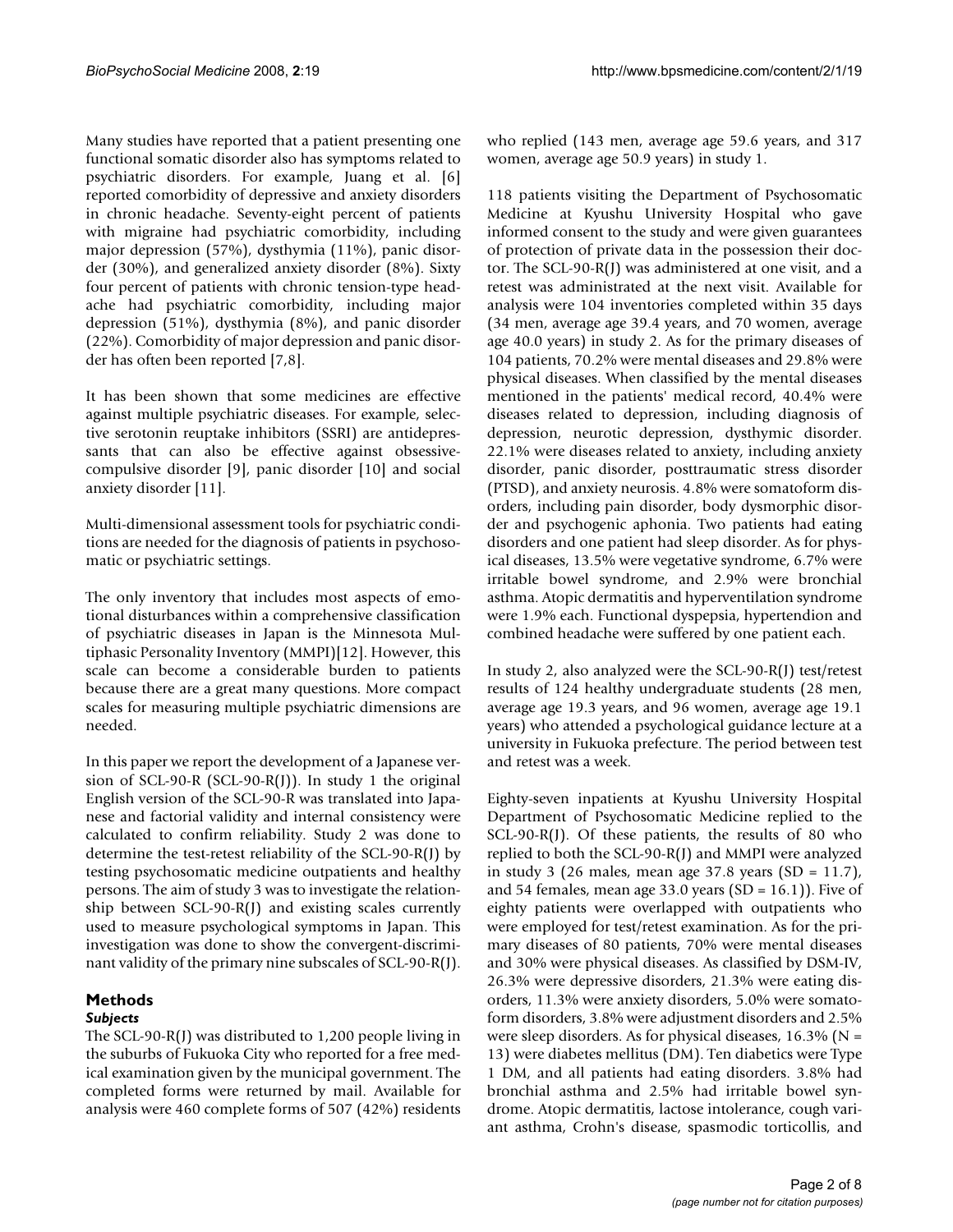chronic fatigue syndrome were experienced by one patient each.

#### *SCL-90-R(J)*

Permission was obtained from the copyright holder to translate the original version of SCL-90-R to Japanese. The translation to Japanese was done by two psychologists. The Japanese version was then back-translated to check for correspondence with the English version. The respondents were asked to describe how much each of 90 problems had distressed or bothered them in the past seven days, including that day. The descriptors were as follows: not at all (0), a little bit (1), moderately (2), quite a bit  $(3)$ , extremely  $(4)$ .

#### *MMPI*

The MMPI is often used in Japan to assess the psychological state and is commonly used in other countries. Studies of the reliability and validity of this scale have been reported in many articles. To validate the SCL-90-R(J), not only the 10 standard clinical scales (C), but also Wiggins [13] content scales (W) and Tryon's [14] cluster scales (T) were scored.

#### *Data analysis*

The Statistical Analysis System (SAS) was used for data analysis. In study 1, confirmative factor analysis was done by the Calis Procedure for covariance structure analysis. Cronbach's alpha coefficients were calculated by Corr Procedure to examine the internal consistencies of each of the nine subscales. In study 2, Pearson's correlation coefficients between the first and second test administrations were calculated using the Corr Procedure to examine the test-retest reliability. In study 3, Pearson's correlation coefficients between subscale scores of SCL-90-R(J) and MMPI scores were calculated.

#### **Results**

#### *Factorial validity and internal consistency (Study 1)*

The results of confirmative factor analysis are shown in Figure 1. The analysis was done for each of the nine factors. All values of the goodness of fit index (GFI) and adjusted GFI for the nine primary symptoms were over .90. Except for two items on SOM and two items on DEP, the correlation coefficients between each factor and item were over .35.

Cronbach's alpha coefficients were .76 (PHOB) to .86 (INT)(Table 1).

#### *Test/retest reliability (Study 2)*

Correlations between test and retest were calculated for outpatients and students (Table 2). Pearson's correlation coefficients were .81 (PSY) to .90 (SOM) for the outpatients and .64 (PHOB) to .78 (PAR) for the student group.

#### *Convergent-discriminant validation (Study 3)*

Pearson's product-moment correlation coefficients were calculated between the nine primary subscales of SCL-90- R(J) and the multidimensional subscale of MMPI (Table 2).

The SOM scale showed high correlations with Body Symptoms (T) and Hypochondriasis (C). The SOM scale showed correlation coefficients lower than  $0.20$  (p  $> .05$ ) with Masculinity-Femininity (C), Social Introversion (C), Social Maladjustment (W), Feminine Interest (W) and Religious Fundamentalism (W).

The O-C scale showed high correlations with Pshchasthenia (C), Tension (T), and Autism (T). The O-C scale showed correlation coefficients lower than 0.20 ( $p > .05$ ) with Hysteria (C), Masculinity-Femininity (C) and Feminine Interest (W).

The INT scale showed high correlations with Poor Morale (W), Psychasthenia (C), and Depression (W, T). The INT scale showed correlation coefficients lower than 0.20 (p > .05) with Hysteria (C), Masculinity-Femininity (C), Feminine Interest (W) and Religious Fundamentalism (W).

The DEP scale showed high correlations with Psychasthenia (C), Depression (W, T), and Tension (T). The DEP scale showed correlation coefficients lower than 0.20 (p > .05) with Hysteria (C), Masculinity-Femininity (C), Social Maladjustment, Feminine Interest (W) and Religious Fundamentalism (W).

The ANX scale showed high correlations with Tension (T), Psychasthenia (C), and Phobia (W). The ANX scale showed correlation coefficients lower than 0.20 (p > .05) with Masculinity-Femininity (C), Feminine Interest (W) and Religious Fundamentalism (W).

The HOS scale showed high correlations with Manifest Hostility (W), Suspicion and Mistrust (T), and Resentment and Aggression (T). The HOS scale showed correlation coefficients lower than 0.20 ( $p > .05$ ) with Hysteria (C), Masculinity-Femininity (C), Feminine Interest (W) and Religious Fundamentalism (W).

The PHOB scale showed high correlations with Psychoticism (W), Tension (T), and Phobias (W). The PHOB scale showed correlation coefficients lower than  $0.20$  (p  $> 0.05$ ) with Hysteria (C), Masculinity-Femininity (C), Social Introversion (C, T), Social Maladjustment (W), Feminine Interest (W), Religious Fundamentalism (W) and Family Problems (W).

The PAR scale showed high correlations with Psychoticism (W), Schizophrenia (C), and Suspicion and Mistrust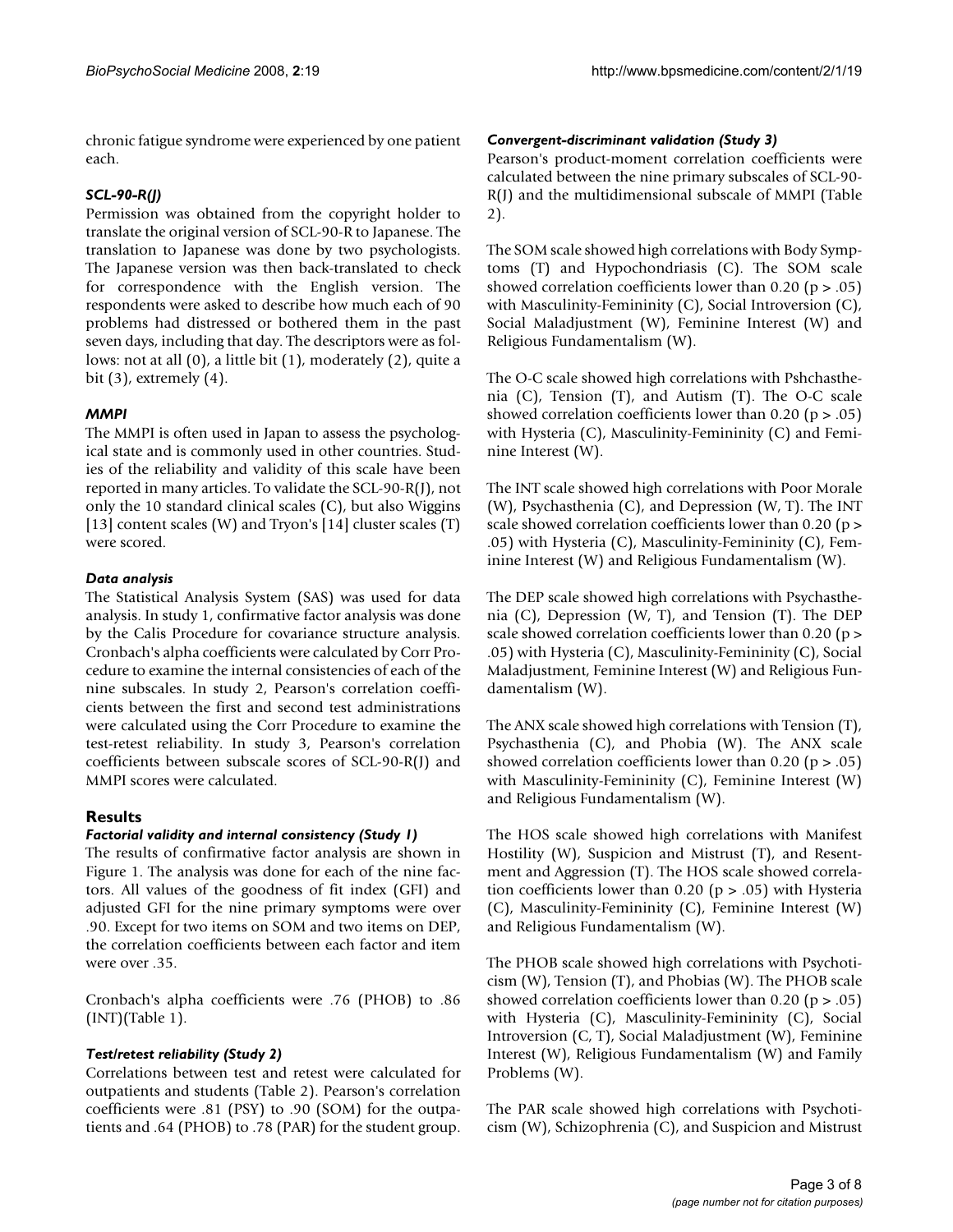



(T). The PAR scale showed correlation coefficients lower than 0.20 ( $p > .05$ ) with Depression (C), Hysteria (C), Masculinity-Femininity (C) and Feminine Interest (W).

The PSY scale showed high correlations with Psychoticism (W), Suspicion and Mistrust (T), and Schizophrenia (C). The PSY scale showed correlation coefficients lower than 0.20 ( $p > .05$ ) with Depression (C), Hysteria (C), Masculinity-Femininity (C), Social Maladjustment (W), Feminine Interest (W) and Religious Fundamentalism (W).

#### *Gender differences*

The scores of the nine subscales for all subjects of this study are displayed in Table 3. Gender differences are also examined in this table. In the community sample, gender differences were found in O-C ( $t(458) = 2.32$ ,  $p = .020$ ) and PSY ( $t(241) = 2.58$ ,  $p = .010$ ). In the student sample, gender difference was found in PAR  $(t(122) = 2.08, p =$ .040). For outpatients, gender differences were found in SOM  $(t(102) = 2.35, p = .020)$ , O-C  $(t(102) = 2.09, p =$ .039), HOS ( $t(95.6) = 2.53$ ,  $p = .013$ ) and PAR ( $t(102) =$ 2.24,  $p = .027$ ). For inpatients, no gender difference was found among the nine subscales.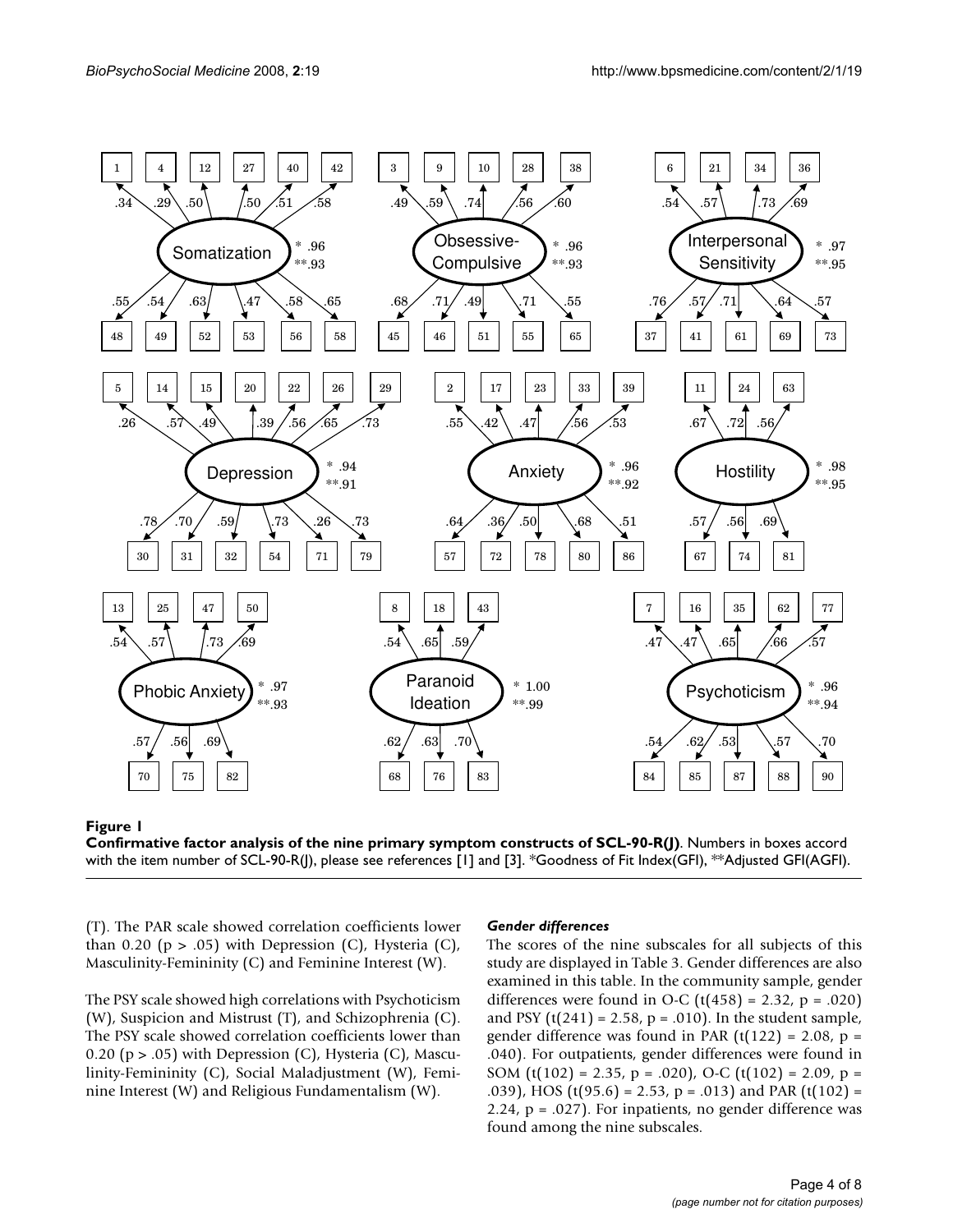|                             | Internal Consistency (coefficient $\alpha$ ) | Test-Retest (Pearson's r) |                    |  |  |
|-----------------------------|----------------------------------------------|---------------------------|--------------------|--|--|
|                             | Community $N = 460$                          | Outpatients $N = 104$     | Students $N = 124$ |  |  |
| Somatization                | .81                                          | .90*                      | .73*               |  |  |
| Obsessive-Compulsive        | .85                                          | .85*                      | .74*               |  |  |
| Inter person al Sensitivity | .86                                          | .88*                      | $.76*$             |  |  |
| Depression                  | .85                                          | $.86*$                    | $.76*$             |  |  |
| Anxiety                     | .79                                          | .88*                      | .73*               |  |  |
| Hostility                   | .79                                          | $.82*$                    | $.67*$             |  |  |
| <b>Phobic Anxiety</b>       | .76                                          | .88*                      | .64*               |  |  |
| Paranoid Ideation           | .79                                          | $.83*$                    | .78*               |  |  |
| Psychoticism                | .83                                          | $.81*$                    | .75*               |  |  |

**Table 1: Internal consistency and test-retest reliability coefficients of SCL-90-R(J)**

 $*P < .0001$ 

#### **Discussion**

#### *The validity and reliability of SCL-90-R(J)*

We examined the validity and reliability of SCL-90-R(J) for use as a psychometric scale.

SCL-90-R(J) was consistent with the nine primary scales of the original version (Study 1). The data showed that each subscale consisted of items similar enough to the English version that each scale had sufficient internal consistency, indicating its reliability for psychometric testing.

Test-retest reliability was sufficient for the outpatient group. The student group indicated moderate but lower reliability coefficients than the outpatient group (Study 2). The students may have responded according to their mood at the time they filled out the questionnaire rather than to their symptoms, while the patients responded to their symptoms. Because the retest was done by the students at a shorter interval than the patients, the results for the students were of higher reliability than those of the patients. The results were the reverse to our expectations, suggesting that this scale will show a superior performance when used for patients than for healthy persons such as students.

Convergent-discriminant validation demonstrates that measures of interest show strong correlations with independent measures of the same construct and show weak or no correlation with measures of dissimilar constructs. The primary nine subscales of SCL-90-R(J) were strongly correlated with the MMPI subscales of the same or similar construct (Study 3). In addition, dissimilar subscales of MMPI had lower correlation with the SCL-90-R(J) subscales. These results also suggest that the SCL-90-R(J) has convergent and discriminant validity and that the scale is able to assess the constructs that it is intended to measure.

Because we translated the English checklist into Japanese, it was possible that an individual item had a weak relationship with the subscale in the original version. First, we examined whether or not the nine primary scales of the Japanese version consisted of items the same as the original version (study 1). Confirmative factor analysis showed that almost all items highly correlated with each factor (symptoms) contained in the items in the original version. The data showed that our nine subscales of the Japanese version consisted of the same items as in the English original version. Confirmative factor analysis also demonstrated that each factor had high validation.

Research that would benefit from the use of SCL-90-R(J) includes comparative cross-cultural studies. Several studies have been published that have compared the psychopathology between countries using the SCL-90-R [15,16]. These studies need to be consistent in their use of the same scale from the same items. Our version has this necessary condition with good validation.

Convergent-discriminant validation was demonstrated by contrasting the subscale scores of SCL-90-R(J) with scores from the MMPI. As summarized in Table 2, nine subscales were consistent with the corresponding scales from MMPI. The tendency of the correlation coefficients was similar to the data of Derogatis et al. [17]. In their article, they reported that O-C was not well correlated with MMPI constructs because there was no directly comparable scale on the MMPI. Although this was not changed essentially in our design, the O-C subscale had a moderate relationship with the subscale from MMPI, which would explain the clinical symptoms of obsessive-compulsive disorder in our results.

SCL-90-R is a good tool for researching individual psychological distress. Because this psychological scale can evaluate multidimensional psychopathological aspects simultaneously, it is effective as a screening test for medical examination and treatment. It is also effective for an effect judgment of drug efficacy, such as SSRI against anx-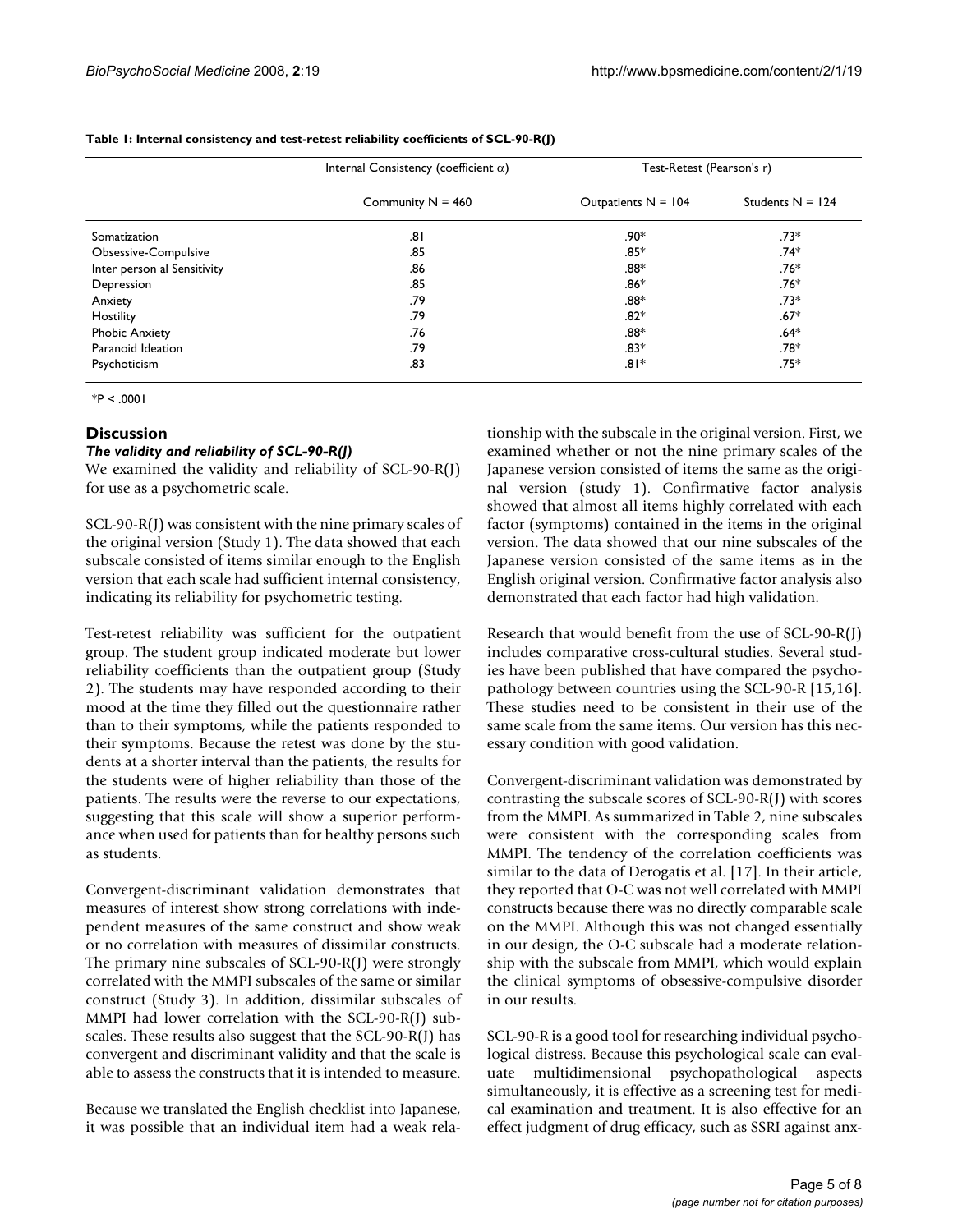| Symptom                          | Correlation <sup>1</sup> ) | Symptom                     | Correlation <sup>1</sup> ) |  |  |
|----------------------------------|----------------------------|-----------------------------|----------------------------|--|--|
| <b>Somatization</b>              |                            | Phobia (W)                  | $.63*$                     |  |  |
| Body Symptoms (T)                | $.74*$                     | Schizophrenia (C)           | $.60*$                     |  |  |
| Hypochondriasis (C)              | $.70*$                     | Psychoticism (W)            | $.60*$                     |  |  |
| Organic Symptoms (W)             | $.70*$                     | Autism (T)                  | .58*                       |  |  |
| Poor Health (W)                  | $.56*$                     | Depression (W)              | $.57*$                     |  |  |
|                                  |                            | Organic Symptoms (W)        | .56*                       |  |  |
| <b>Obsessive-Compulsive</b>      |                            | Poor Morale (W)             | $.54*$                     |  |  |
| Psychasthenia(C)                 | $.68*$                     | Depression (T)              | $.52*$                     |  |  |
| Tension (T)                      | $.68*$                     | Hypochondriasis (C)         | $.51*$                     |  |  |
| Autism (T)                       | $.67*$                     |                             |                            |  |  |
| Schizophrenia (C)                | $.65*$                     | <b>Hostility</b>            |                            |  |  |
| Depression (W)                   | $.61*$                     | Manifest Hostility (W)      | $.67*$                     |  |  |
| Poor Morale (W)                  | $.61*$                     | Suspicion & Mistrust (T)    | $.61*$                     |  |  |
| Psychoticism (W)                 | $.60*$                     | Resentment & Aggression (T) | .59*                       |  |  |
| Organic Symptoms ((W)            | $.60*$                     | Depression (W)              | $.57*$                     |  |  |
| Body Symptoms (T)                | $.57*$                     | Psychoticism (W)            | $.57*$                     |  |  |
| Phobias (W)                      | $.56*$                     | Tension (T)                 | $.57*$                     |  |  |
|                                  | $.56*$                     |                             | $.55*$                     |  |  |
| Depression (T)                   |                            | Schizophrenia (C)           |                            |  |  |
| Resentment & Aggression (T)      | $.55*$                     | Depression (T)              | $.55*$                     |  |  |
| Hypochondriasis (C)              | $.52*$                     | Poor Morale (W)             | $.54*$                     |  |  |
| Manifest Hostility (W)           | $.51*$                     | Psychasthenia (C)           | $.53*$                     |  |  |
| Hypomania (W)                    | $.51*$                     |                             |                            |  |  |
|                                  |                            | <b>Phobic Anxiety</b>       |                            |  |  |
| <b>Interpersonal Sensitivity</b> |                            | Psychoticism (W)            | $.57*$                     |  |  |
| Poor Morale (W)                  | $.72*$                     | Tension (T)                 | $.55*$                     |  |  |
| Psychasthenia(C)                 | .70*                       | Phobias (W)                 | $.52*$                     |  |  |
| Depression (W)                   | $.68*$                     | Depression (W)              | $.51*$                     |  |  |
| Depression (T)                   | $.68*$                     | Schizophrenia (C)           | $.50*$                     |  |  |
| Psychoticism (W)                 | .65*                       | Suspicion & Mistrust (T)    | $.50*$                     |  |  |
| Suspicion & Mistrust (T)         | $.65*$                     |                             |                            |  |  |
| Schizophrenia (C)                | $.64*$                     | <b>Paranoid Ideation</b>    |                            |  |  |
| Tension (T)                      | $.63*$                     | Psychoticism (W)            | $.62*$                     |  |  |
| Autism (T)                       | $.62*$                     | Schizophrenia (C)           | $.61*$                     |  |  |
| Manifest Hostility (W)           | .59*                       | Suspicion & Mistrust (T)    | $.61*$                     |  |  |
| Resentment & Aggression (T)      | $.58*$                     | Autism (T)                  | .59*                       |  |  |
| Phobias (W)                      | $.54*$                     | Psychasthenia (C)           | $.57*$                     |  |  |
|                                  |                            | Depression (W)              | $.56*$                     |  |  |
| <b>Depression</b>                |                            | Poor Morale (W)             | $.56*$                     |  |  |
| Psychasthenia (C)                | .78*                       | Manifest Hostility (W)      | .53*                       |  |  |
| Depression (W)                   | $.76*$                     | Depression (T)              | $.53*$                     |  |  |
| Depression (T)                   | $.71*$                     | Resentment & Aggression (T) | $.52*$                     |  |  |
| Tension (T)                      | $.71*$                     | Authority Conflict (W)      | $.51*$                     |  |  |
| Schizophrenia (C)                | $.70*$                     | Tension (T)                 | $.51*$                     |  |  |
| Poor Morale (W)                  | $.70*$                     | Hypomania (W)               | $.50*$                     |  |  |
| Autism (T)                       | $.64*$                     |                             |                            |  |  |
| Psychoticism (W)                 | $.62*$                     | Psychoticism                |                            |  |  |
| Resentment & Aggression (T)      | $.60*$                     | Psychoticism (W)            | $.69*$                     |  |  |
| Phobias (W)                      | .59*                       | Suspicion & Mistrust (T)    | $.67*$                     |  |  |
| Body Symptoms (T)                | .58*                       | Schizophrenia (C)           | $.66*$                     |  |  |
| Organic Symptoms (W)             | $.54*$                     | Autism (T)                  | $.65*$                     |  |  |
| Manifest Hostility (W)           | $.54*$                     | Psychasthenia (C)           | $.64*$                     |  |  |
| Suspicion & Mistrust (T)         | .54*                       | Depression (W)              | $.64*$                     |  |  |
| Hypochondriasis (C)              | .52*                       | Manifest Hostility (W)      | $.61*$                     |  |  |
|                                  | $.51*$                     |                             | $.59*$                     |  |  |
| Paranoia (C)                     | $.50*$                     | Tension (T)                 | .58*                       |  |  |
| Psychopathic Deviate (C)         |                            | Poor Morale (W)             | $.58*$                     |  |  |
|                                  |                            | Resentment & Aggression (T) |                            |  |  |
| Anxiety                          |                            | Depression (T)              | $.55*$                     |  |  |
| Tension (T)                      | $.71*$                     | Hypomania (W)               | $.51*$                     |  |  |
| Psychasthenia (C)                | $.66*$                     | Hypomania (C)               | $.50*$                     |  |  |

| Table 2: Correlations between SCL-90-R(J) primary symptom dimensions and MMPI Clinical(C), Wiggin s(W), and Tryon-Stein-Chu |  |  |
|-----------------------------------------------------------------------------------------------------------------------------|--|--|
| (T) scales                                                                                                                  |  |  |

<sup>1)</sup> Displayed correlation coefficient was .50 or more.  $N = 80$ .  $*_{P} < 0.0001$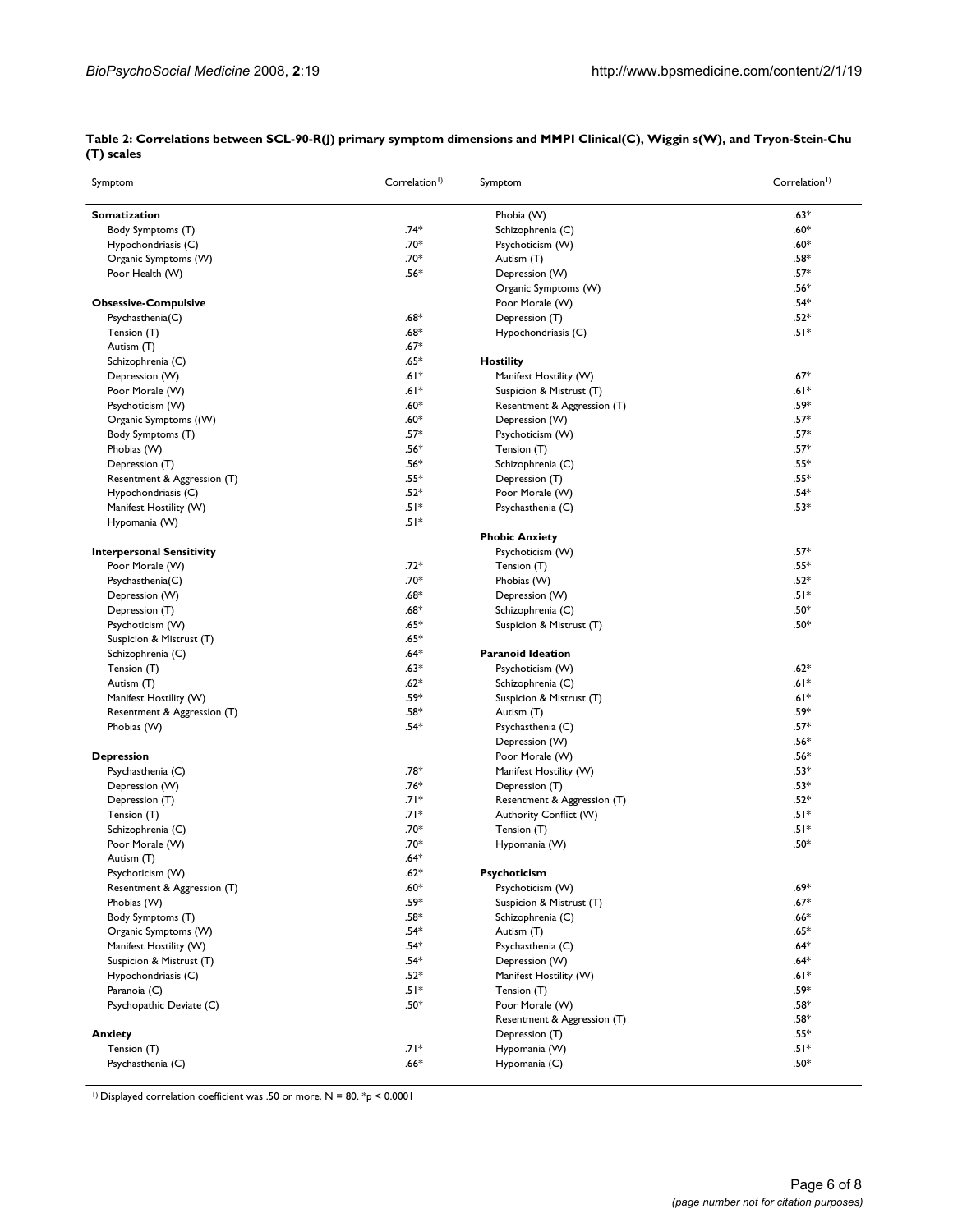|                        | SOM            | O-C          | <b>INT</b> | <b>DEP</b> | <b>ANX</b>   | <b>HOS</b> | <b>PHOB</b> | <b>PAR</b>   | <b>PSY</b> |
|------------------------|----------------|--------------|------------|------------|--------------|------------|-------------|--------------|------------|
| Community samples      |                |              |            |            |              |            |             |              |            |
| All $(N = 460)$        | .63(.48)       | .72(.56)     | .56(.52)   | .73(.53)   | .38(.39)     | .47(.50)   | .16(.30)    | .52(.53)     | .28(.38)   |
| Men $(N = 143)$        | .64(.50)       | .81(.59)     | .54 (.49)  | .75 (.49)  | .43(.41)     | .52 (.50)  | .16(0.32)   | .59 (.55)    | .36(.42)   |
| Women $(N = 317)$      | .63(.47)       | .68(.55)     | .58 (.54)  | .73(.55)   | .36(.38)     | .45(.51)   | .16(0.29)   | .49(.52)     | .25(.36)   |
| P <sup>2</sup>         | n s            | .020         | n s        | n s        | n s          | n s        | n s         | n s          | .010       |
| Undergraduate students |                |              |            |            |              |            |             |              |            |
| All $(N = 124)$        | .71(.58)       | .99(63)      | .82(.68)   | .95(.69)   | .68(.62)     | .74(.68)   | .30(.45)    | .65(.68)     | .40 (.53)  |
| Men $(N = 28)$         | .66(.47)       | .91(.59)     | .84(.67)   | .88(.67)   | .54(.48)     | .78(.67)   | .27(0.43)   | .88(.75)     | .46(.57)   |
| Women $(N = 96)$       | .73(61)        | 1.02(64)     | .82(.69)   | .97(0.70)  | .72(0.65)    | .72 (.69)  | .31(.46)    | .58(.64)     | .38(.52)   |
| P <sup>2</sup>         | ns             | ns           | ns         | ns         | ns           | ns         | ns          | .040         | ns         |
| Outpatients            |                |              |            |            |              |            |             |              |            |
| All $(N = 104)$        | 1.14(0.86)     | 1.28(.91)    | 1.13(0.90) | 1.45(0.93) | 1.04(0.88)   | .85(.80)   | .75(0.85)   | .92 (.85)    | .65(.63)   |
| Men $(N = 34)$         | .86 (.74)      | $1.02$ (.87) | .89(.92)   | 1.19(0.95) | 0.84(0.79)   | .61(.55)   | .57(.81)    | .66 (.75)    | .51(.61)   |
| Women $(N = 70)$       | 1.27(0.89)     | 1.41(0.90)   | 1.25(.87)  | 1.57(.91)  | 1.14(0.90)   | .97(0.88)  | .83(.87)    | $1.05$ (.87) | .72(0.63)  |
| P <sub>2</sub>         | .020           | .039         | n s        | n s        | n s          | .013       | n s         | .027         | n s        |
| Inpatients             |                |              |            |            |              |            |             |              |            |
| All $(N = 80)$         | $1.05$ (.75)   | 1.29(94)     | 1.14(.89)  | 1.60(0.96) | 1.03(92)     | .79 (.92)  | .69(.77)    | .94(.92)     | .86(.82)   |
| Men $(N = 26)$         | 1.07(0.73)     | 1.28(.94)    | 1.13(92)   | 1.54(0.92) | $1.03$ (.87) | .87(.94)   | .71 (.68)   | 1.04(0.95)   | .83(.89)   |
| Women $(N = 54)$       | $1.04$ $(.76)$ | 1.30(0.95)   | 1.14(0.89) | 1.63(99)   | 1.03(95)     | .75(.91)   | .68(.82)    | .90(0.91)    | .88(.80)   |
| P <sup>2</sup>         | n s            | n s          | n s        | n s        | n s          | n s        | n s         | n s          | n s        |

**Table 3: The basic data and gender differences of the nine primary scales for community, student, out patient, and inpatient samples1)**

SOM:Somatization, O-C: Obsessive-Compulsive, INT: Interpersonal Sensitivity, DEP: Depression, ANX: Anxiety, HOS: Hostility, PHOB: Phobic Anxiety, PAR: Paranoid Ideation, PSY: Psychoticism.

1) Means (SD)

2)The results of t-test on gender differences (men vs women). ns: none significance

iety symptoms [10,11] as well as a depressive mood [18,19]. For example, co-morbidity of major depression and panic disorder has often been reported [7,8], which indicates that SCL-90-R(J) is suitable for the evaluation of patients having such plural diseases. This scale would also be useful for researching the correlation between physical diseases and psychological dysfunction. Mikocka-Walus et al. [20] used this scale to examine the relationship between mental distress and relapse in patients with diseases of the digestive tract.

#### *Gender differences*

Gender differences in SCL-90-R have been reported [21- 24]. Previous articles reported that there was a tendency toward higher scores for females than males on the nine subscales. Most of the gender differences on the nine subscales were statistically significant. The trend was particularly notable for the outpatient sample of this study. But, the gender differences in this study were small when compared with previous studies. There were no significant differences in any of the subscales in the inpatient sample. Though this may be characteristic of Japan, further research to examine a larger sample and data from many institutions will be necessary.

#### *Limitations of this study*

This study has several limitations. We did not gather the data of psychiatric patients in this study. Data collection

for a group of psychiatric patients will be necessary in future study. When a cut-off point is set, utility is high for clinical application.

Also, our data was collected in only one area of Japan. This might include the possibility of local bias. Future research will include comparative studies of the data from several Japanese areas.

#### **Conclusion**

We examined the validity and reliability of SCL-90-R(J). Almost of all of the correlation coefficients between the nine primary subscales and items were over .35. Cronbach's alpha coefficients were from .76 (Phobic Anxiety) to .86 (Interpersonal Sensitivity). Pearson's correlation coefficients between test-retest scores were from .81 (Psychoticism) to .90 (Somatization) for the outpatients and were from .64 (Phobic Anxiety) to .78 (Paranoid Ideation) for the students. Each of the nine primary subscales correlated well with their corresponding constructs in the MMPI. We confirmed the validity and reliability of SCL-90-R(J) for the measurement of individual distress. Because the nine primary subscales were consistent with the items of the original English version, this SCL-90-R(J) will be useful for comparative cross-culture study. Also, this psychological scale can evaluate multidimensional psychopathological aspects simultaneously, which makes it useful as a screening test for medical examination and